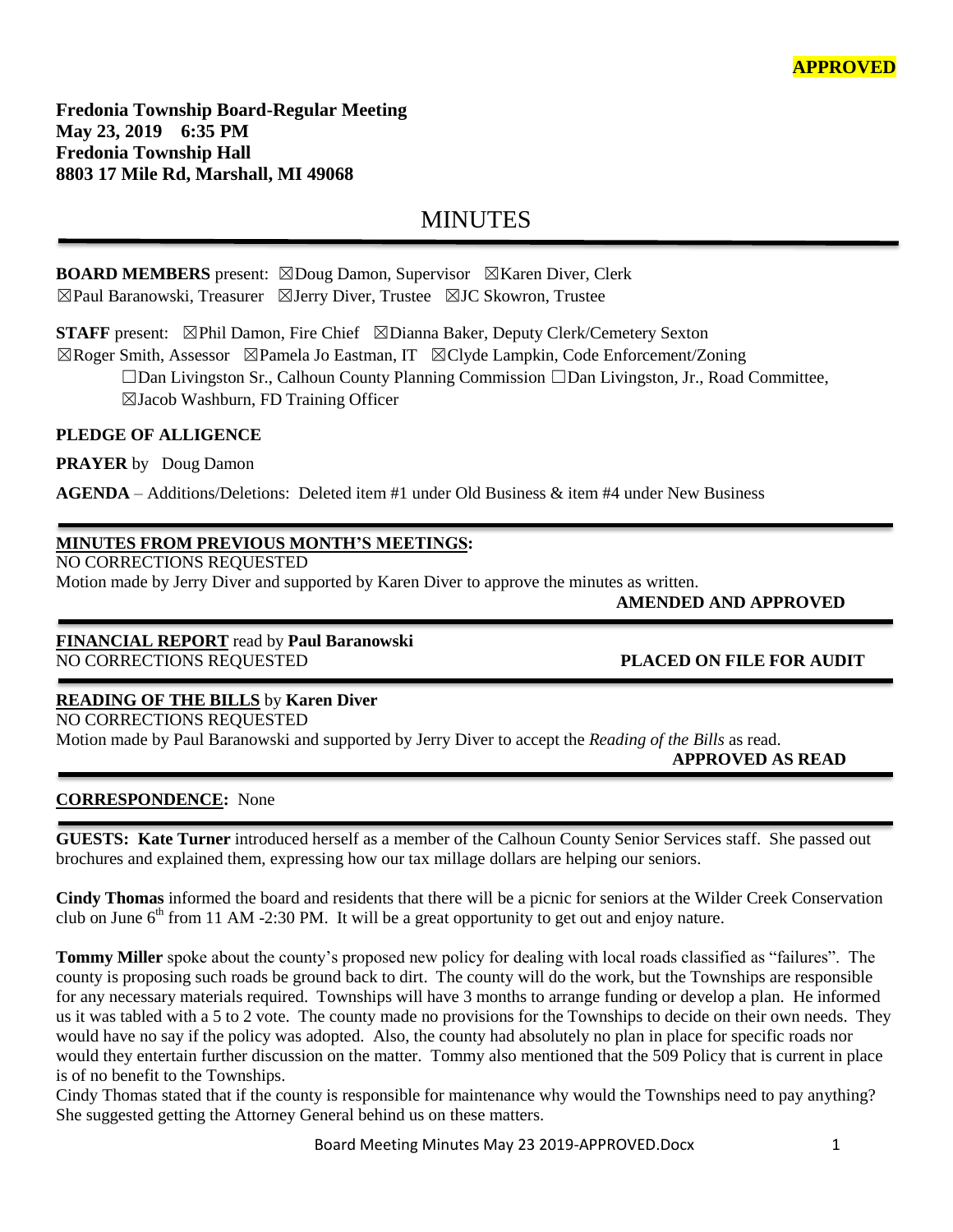## **PUBLIC COMMENTS FOR ITEMS ON THE AGENDA:** None.

#### **REPORTS:**

**Fire Department**: Chief Damon reported there were 4 fire runs and 8 medical runs for the month. Training this month included Geriatric Care and Fit & Flow testing. The department is active preparing for the golf outing to be held on June  $29<sup>th</sup>$  @9 AM. Personal changes – welcomed new firefighter Dan Cole. He has begun First Responders Medical Course and will be attending the Fire Academy in the fall. Captain Greg Karns is retiring after 41 years of service with the Fredonia Fire Department. Phil thanked him for his dedication and wished him all the best. Phil also attended the Eckford Township board meeting this past week. They voted to pay Fredonia \$22,500 for fiscal year 2019-2020 for Fire Protection. Phil stated that all factors considered, he thought that was a fair price. Phil reported he has approximately \$1000 worth of bills yet to come in this year and that should leave the department approximately \$7000 to do truck maintenance and such. Doug requested and JC made a motion to permit Doug and Karen to sign the new Eckford Fire Protection contract for 2019-2020. Jerry seconded. **MOTION CARRIED** 

**Zoning:** Mike & Lynn Darling @424 Lyon Lake Rd, variance was approved for proposed new addition and garage. Clyde received a complaint that a home owner, just down the road here, was building a pole barn too close to the property line. The home owner received a stop work order from Frank and has since removed the footings and the poles. The home owner will be coming in to obtain the proper paperwork and permits. Clyde reported there will be a variance meeting on June 5, 2019, concerning a variance request from Hans Morgan for a small backyard extension at Lyon Lake.

**Ordinance Enforcement:** Clyde has received multiple complaints concerning Trine property @ 9800 14 ½ Mile Rd. Demo permit has been expired for two years. Clyde has spoken with the property owner and they are not going to cooperate with township requests. He also received a complaint about a fence at Lyon Lake being installed. It is a replacement fence installed on the original fence line and nothing for him to do about it.

**Library**: None

**Cemetery**: Dianna turned in a written report.

**Planning Committee**: George Crandall - Next two meetings are scheduled for June 6<sup>th</sup> and June 10<sup>th</sup>. See New Business section for Marijuana Opt In/Opt Out info.

**IT Department**: Pamela Jo Eastman turned in a written report.

Assessor: Roger had nothing to report.

**Calhoun County Planning Commission**: Dan Livingston Sr. not present.

**Road Committee**: George Crandall – See Old Business for current Roads info.

### **OLD BUSINESS:**

**2019 Road Project:** Doug mentioned that he and Karen need board approval to sign the estimate for the road project for 15 ½ from C Dr S heading north for as far as our budget will take us - to do Paver Patch/Chip & Seal. In March a motion had been made, supported, and carried to accept the recommended 5 Year Plan for the roads as submitted by Dan Livingston Sr Jr. In April, the county added to the estimate a cost for trimming and deberming. Paul stated that last month the motion was tabled until Tommy Miller, Calhoun Co Commissioner checks to see if there other options. In May, George Crandall said it was determined by the Road committee to not pay for the tree trimming and deberming extra charge.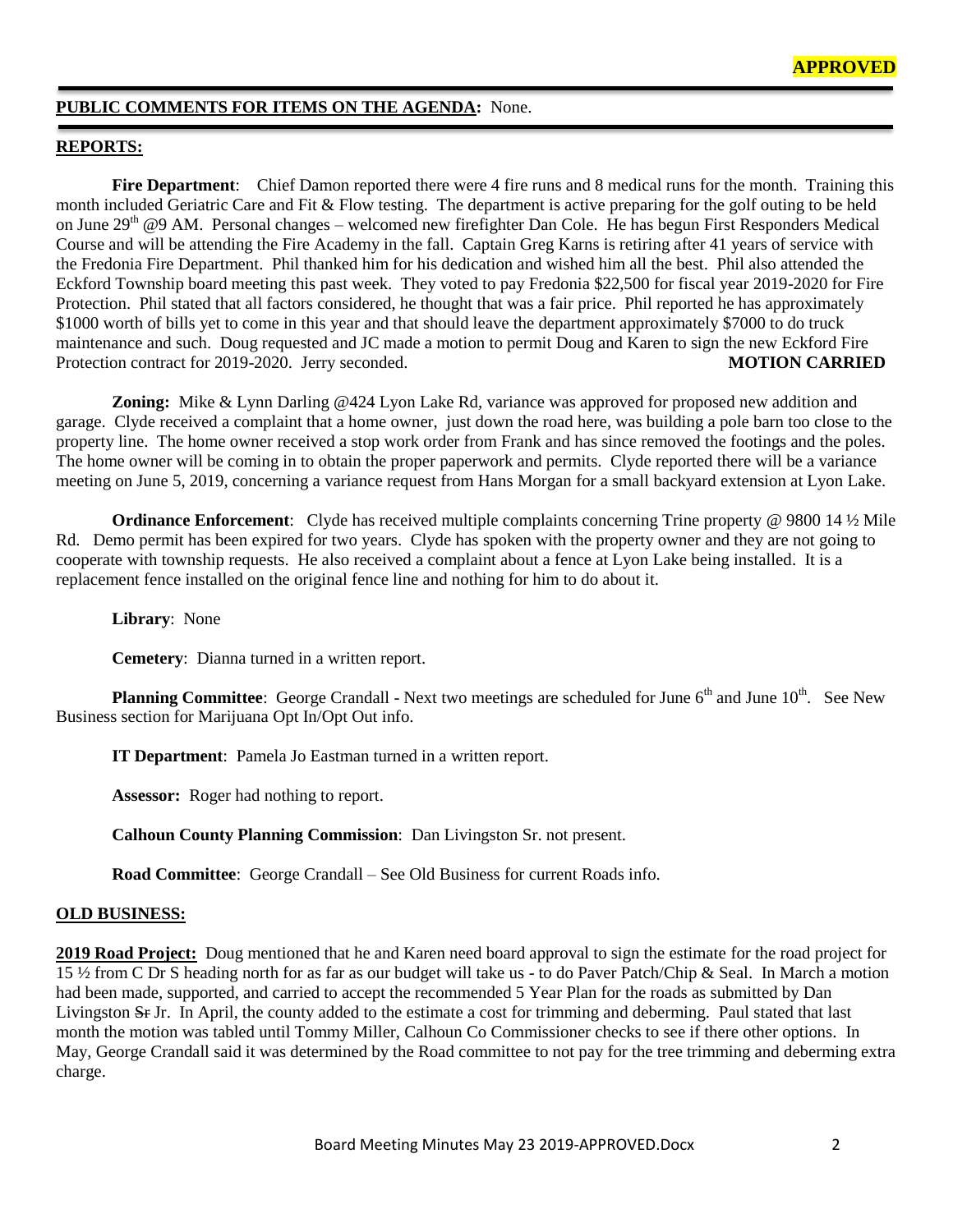## **APPROVED**

Jacob advised the board that they first need to remove the 2019 Road Report from the table with a motion. Thereafter they can have new discussion and vote on the March Motion. Paul made the motion to remove the Road Project from the table. JC supported. **MOTION TO REMOVE FROM TABLE CARRIED MOTION ON THE TABLE FOR 2019 ROAD PROJECT FROM MARCH BOARD MEETING STAYS**.

No further discussion. **MOTION CARRIED**

## **NEW BUSINESS:**

**Marijuana Opt In/Opt Out:** Doug stated he had received an email from the Planning Committee. George Crandall explained their "opting in/opting out" choices concerning medical and recreational use of Marijuana. At this time they have unanimously elected to "opt out" and that is their suggestion to the board because of legality being so fluid at this time - both at state and federal levels. Jerry moved and JC supported.

#### **MOTION CARRIED**

**Town Hall Rental \$25 Deposit**: During Budget work it was suggested that the township do away with the deposit and make it non-refundable due to the amount of accounting time and expense incurred for returning deposits. There was some discussion but no definitive plan on how to handle rental fees. Jerry suggested tabling the subject until next month and allow more time for discussion and decision making. No motion made.

Audit: Doug stated that the next Township audit is September  $10^{th} \& 11^{th}$ . He suggested having JC approved to work with the audit as she is an expert and experienced in auditing and accounting. Jerry mentioned that in speaking with the MTA about his own additional duties he felt JC should get compensated like he is. Doug advised the board to think about it and we would re-address the subject in June.

**New Tax:** Doug stated that Paul advised that the Township has the authority to charge all residents up to a 1% Admin Fee for collecting taxes. Paul said he is working on a Cash Flow Analysis that he will provide to the board next month.

**Lyon Lake Noise:** Doug reported that he received a loud noise issue that involved law enforcement recently at Lyon Lake. He consulted MTA and was advised not to get involved. Problems should be reported to 911. If an ordinance was to be written and passed it would involve lawyer fees and place enforcement responsibilities on Clyde. If there is an ordinance there is nothing the County Sheriff can do. They will not enforce a township ordinance. Paul stated he is doing follow up with Sheriff Saxton. Pam stated she felt that if a Lyon Lake Noise Ordinance was needed they should be charged a special assessment to cover the expenses of creating it and enforcing it. She further stated it was unfair to make the rest of the township pay for noise control at the lake. She added that she felt the issues at Lyon Lake like noise, barking dogs, tree trimming, fences, etc. should be addressed by the Lyon Lake Association not the Township. More discussion followed. No motion made.

**Lyon Lake Tree Trimming and Barking Dogs:** Doug stated that since he has been in office he took it upon himself to help address issues like tree trimming and barking dog complaints in the Township. He gets many calls and responds best he can. He recently consulted the MTA and was told DO NOT GET INVOLVED with such issues. If residents have issues they need to contact the proper authorities. Possibly recommended links could be placed on the website that offers some direction to residents on how to deal with and who to call for these types of problems. Doug is no longer getting involved with these issues. More discussion followed. No motion made.

**Public Comment:** George Crandall asked Paul how the New Tax would work. It was stated that it would be a percentage of the whole tax bill. Revenue would go directly to the General Fund. Paul guessed it would be earnings of \$20 to 25,000. Again Paul mentioned he is working on a Cash Flow Analysis to provide to the board.

**Trustee Comment:** JC would like to see the Township write Procedures Manuals for consistency of application usage and standard operating procedures. Paul wants clear definition of all Township employee positions. He said the MTA has samples to help model such description and would provide samples to the board if they like. Jerry said statutory duties are already defined by the MTA and the State. JC said those state WHAT the duties are but not HOW to do the job. Much discussion followed. Many separate conversations going at the same time.